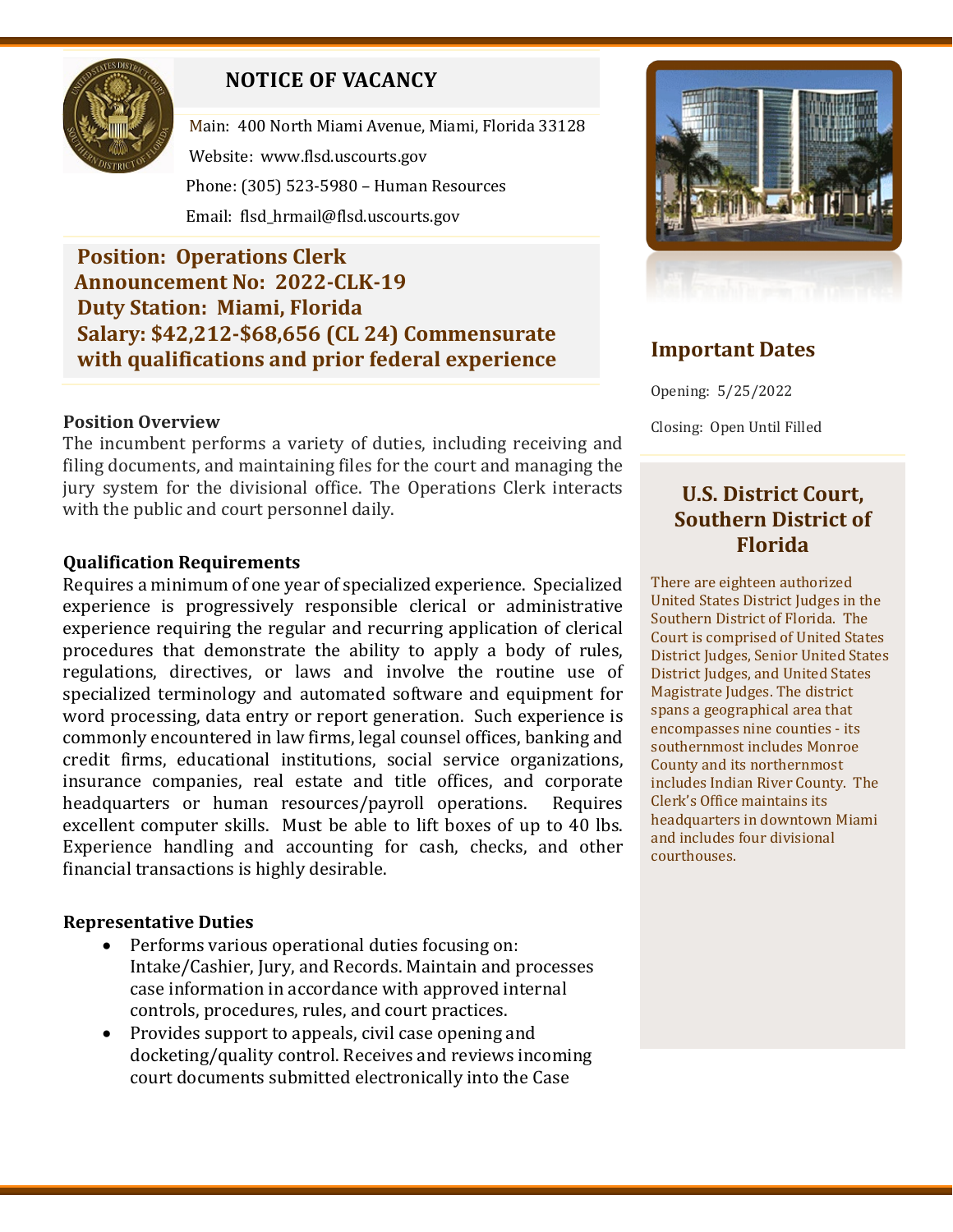#### **Operations Clerk – Announcement No. 2022-CLK-19 Page 2 of 4**

Management/Electronic Case Filing System (CM/ECF), as well as documents submitted conventiona1ly for conformity with federal and local rules.

- Performs customer service and cashier duties: collecting statutory court fees, accepting deposits of cash for appearance bonds, and cash cost bonds in admiralty matters. Issues civil processes such as summons, subpoenas, writs of garnishment, writs of execution and writs of attachment in accordance with internal control policies and procedures.
- Acts as a local information source for litigants and the public.
- Monitor for release of exhibits and sealed documents.
- Verify attorney's authority to practice.
- Informs customers of required fees.
- Receives payments and issue receipts.
- Secures funds in cash register. Balances cash drawer at the end of the day. Processes credit card payments for filed documents.
- Operates a variety of copying and records equipment.
- Answers and routes incoming calls.
- Prepare case files for tracking records.
- Assist the public in use of computerized databases. Ensures data quality. Sorts, classify and file case records.
- Maintains integrity of the filing system by such means as monitoring proper access to records and maintaining timely and accurate filing of documents.
- Retrieves files and make copies of records for court personnel, attorneys, and others. Certify court documents. Creates and process new case filings.
- May assign case numbers to judges and/or documents.
- Opens cases in case management system. Dockets initial opening events. Prepares, ship and retrieve records from the appropriate Federal Records Center.
- Scan, copy, file, pickup, sort, and process mail. Process e-mail received from electronic filers.
- Maintains the mail meter mail. Process e-mail received from electronic filers. Maintains the mail meter and meter log.
- Receives and stamps incoming documents.
- Maintains court files.

### **Qualification Requirements**

Requires a minimum of one year of specialized experience. Specialized experience is progressively responsible clerical or administrative experience requiring the regular and recurring application of clerical procedures that demonstrate the ability to apply a body of rules, regulations, directives, or laws and involve the routine use of specialized terminology and automated software and equipment for word processing, data entry or report generation. Such experience is commonly encountered in law firms, legal counsel offices, banking and credit firms, educational institutions, social service organizations, insurance companies, real estate and title offices, and corporate headquarters or human resources/payroll operations. Requires excellent computer skills. Must be able to lift boxes of up to 40 lbs.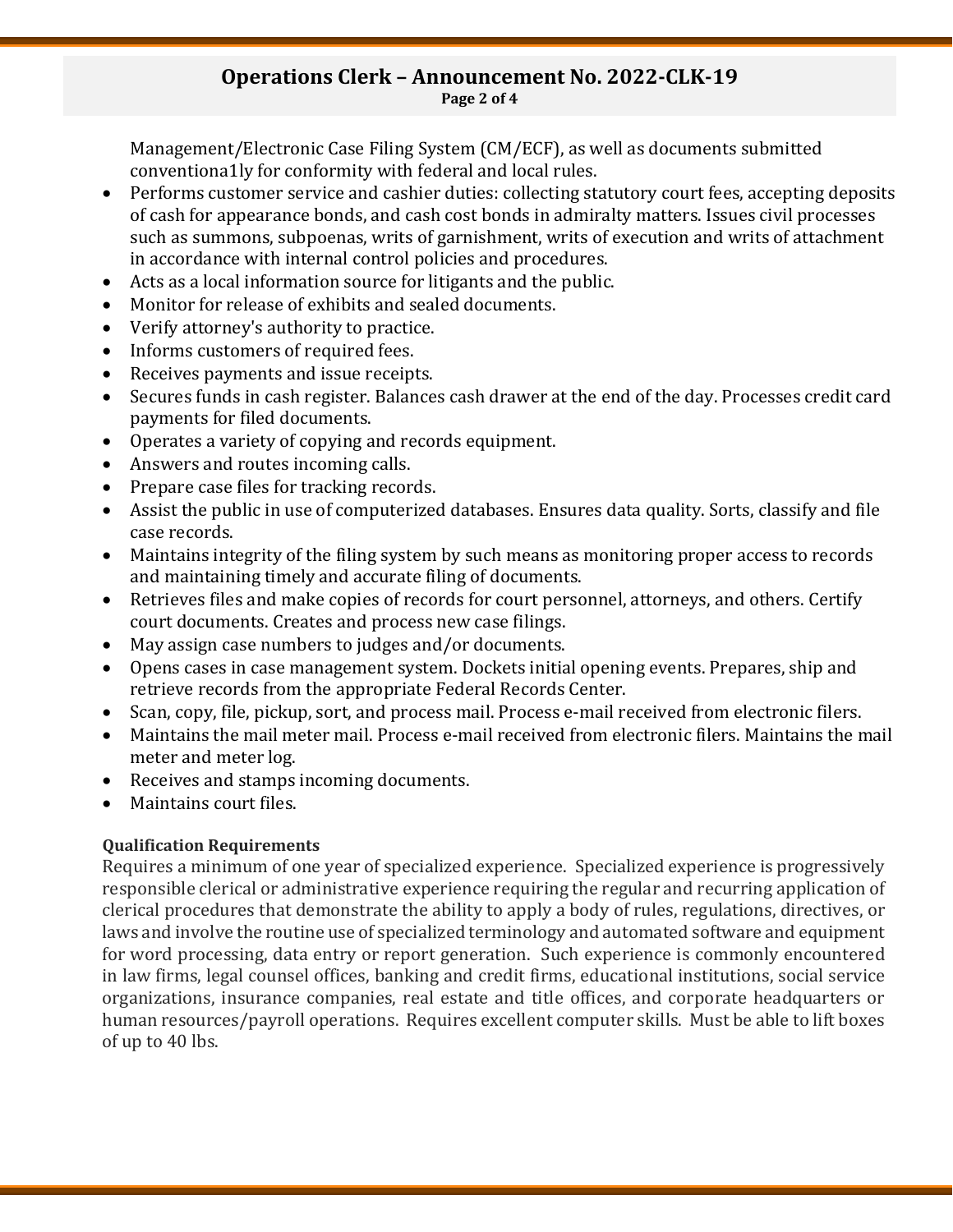#### **Operations Clerk – Announcement No. 2022-CLK-19 Page 3 of 4**

#### **Desirable Characteristics**

The successful candidate should be mature, highly organized, possess tact, good judgment, poise, initiative, always maintain a professional appearance and demeanor. Ability to meet the public and work harmoniously with others in a team-based organization, communicate effectively, both orally and in writing. Must be able to balance the demands of varying workload responsibilities and deadlines.

#### **Organizational Relationship**

This position is assigned to the Clerk's Office and reports to the Record Management Supervisor

#### **Benefits**

Employees of the United States District Court are excepted appointments and considered "At-Will" judicial employees. Federal Government Civil Service classifications or regulations do not apply. Electronic direct deposit of salary payments is mandatory. Full-time employees are eligible for a full range of benefits such as paid vacation and sick leave, paid holidays, retirement benefits that include the Thrift Savings Plan (TSP). TSP is a 401(k) equivalent program that includes matching contributions. Additional benefits include health and life insurance, long-term care insurance, dental and vision insurance and a Flexible Benefits Program which includes medical and dependent care reimbursement.

### **Background Investigation & Fair Chance to Compete Act**

This is a Sensitive position within the Judiciary. The selected candidate will be subject to a technical fingerprint check through the FBI Criminal Justice Information Services Division database as a condition of employment. Employment will be considered provisional until the background check is completed. This position is covered under the FCA. **Only those candidates who receive a conditional job offer** will be asked to provide verbal or written statements about criminal history.

#### **The selected candidate must adhere to the Southern District of Florida's Policy for COVID-19 Employee Vaccination and Testing.**

The court will screen all applications and the best-qualified applicants will be invited for personal interviews.



#### **How to Apply**

Submit the completed application package electronically in pdf format. The required items must be consolidated into one document in the order listed below. Do not copy/paste your documents into the email. Please make sure to annotate Announcement Number:

**2022-CLK-19** on the subject line and email to:

#### **[flsd\\_hrmail@flsd.uscourts.gov](mailto:flsd_hrmail@flsd.uscourts.gov)**

A complete Application includes:

- 1. Cover letter outlining the extent to which you possess the knowledge, skills and abilities listed in the Qualification Requirements section.
- 2. Detailed resume and salary history
- 3. AO78 Application for Judicial Employment (The application can be found on our web site [www.flsd.uscourts.gov](http://www.flsd.uscourts.gov/) under the employment tab, how to apply)